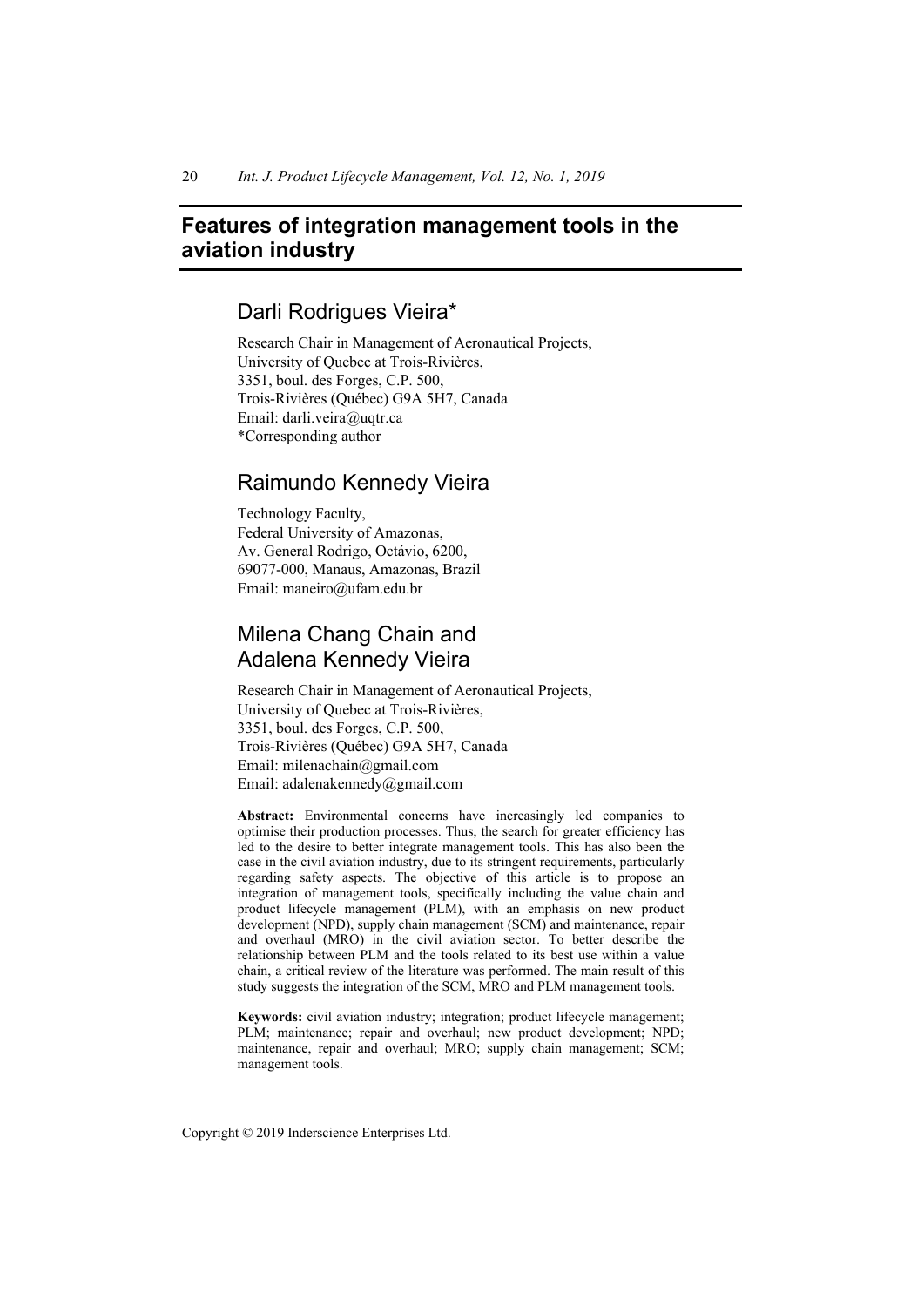**Reference** to this paper should be made as follows: Vieira, D.R., Vieira, R.K., Chain, M.C. and Vieira, A.K. (2019) 'Features of integration management tools in the aviation industry', *Int. J. Product Lifecycle Management*, Vol. 12, No. 1, pp.20–36.

**Biographical notes:** Darli Rodrigues Vieira is a Professor of Project Management at the University of Quebec in Trois-Rivières (UQTR). He is currently the Head of the Management Department and Director of the Master program in Project Management at this university. He also holds the Research Chair in Management of Aeronautical Projects. His current research focuses on project management, logistics chain management, strategy and management of operations, and management of maintenance, repair and overhaul (MRO).

Raimundo Kennedy Vieira is a Coordinator of the Post-graduate Program in Industrial Engineering and Associate Professor at the Federal University of Amazonas. He has over 20 experiences working in the areas' engineering of civil, materials and industrial, with emphasis on developing green materials, environmental management and production management, acting mainly in the reuse of industrial waste.

Milena Chang Chain is a DBA candidate and a researcher in management of aeronautical projects at the University of Quebec at Trois-Rivieres. She holds a degree in Production Engineering from the Catholic University of Paraná (PUC-PR) and Business Administration from the Federal University of Paraná (UFPR). She also holds an MBA in Logistics Management Systems from the UFPR.

Adalena Kennedy Vieira has over five years of experience in project management. Currently, she is a researcher (postdoctoral program) at the Research Chair in Management of Aeronautical Projects at the University of Quebec at Trois-Rivières (UQTR). She has a PhD in Chemical Engineering from the Universidade Estadual de Campinas (Unicamp).

#### **1 Introduction**

At present, environmental concerns are leading companies to increasingly rethink and optimise their production processes. A consequence of this has been improvements to the product lifecycle management (PLM) approach, which has gained increasing importance due mainly to its intrinsic environmental character. In accordance with the improvement in PLM, new tools have been increasingly incorporated into the system, starting from the product development stage and particularly focused on the development of new products. Computer-aided design (CAD), which had been used in isolation before the creation of PLM, is included in this design stage. Subsequently, there was the introduction of computer-aided technologies (CAx) (Mas et al., 2015a), such as computer-aided product development (CAPD), which were linked by Culler and Anderson (2016). As the name itself indicates, these tools aid in the development of products through the use of computational methods. One consequence of these tools is that the product development stage became the most impacted among the PLM stages (Lee et al., 2008).

There is therefore a gap in the application of these tools in other stages. Another factor to be considered in PLM is the usage life of the product. For example, the lifecycle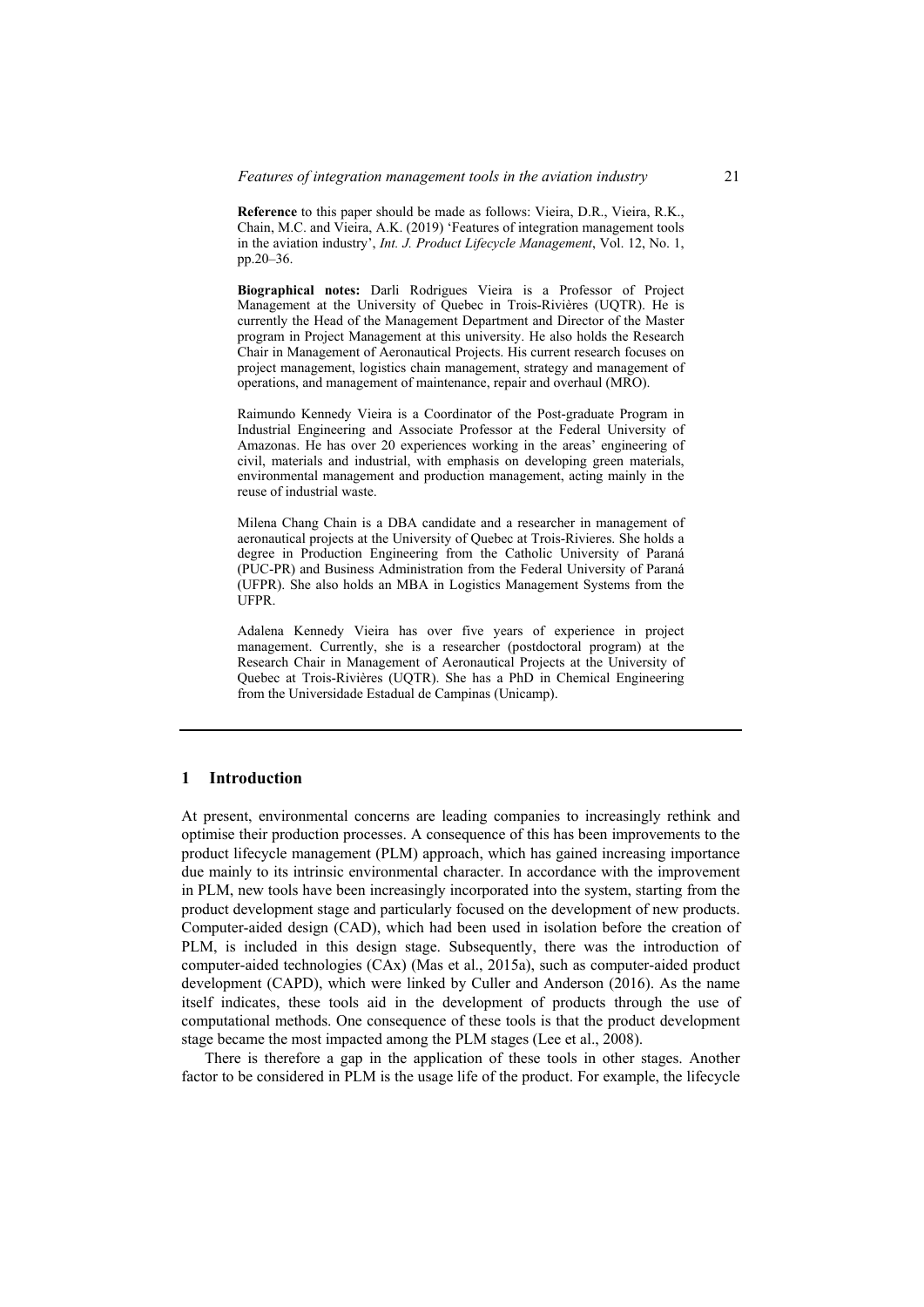of an aircraft can last more than 50 years (Mas et al., 2015a). This usage life will impact the maintenance and repair stage and should influence the design stage, which will inevitably affect the manufacturing stage of the product (Lee et al., 2008). In this study, the manufacturing stage will be considered to cover both supply chain management (SCM) and the manufacturing and assembly stage.

As maintenance increases in importance in the value chain, product servicing has gained a greater hold; that is, instead of companies selling products, they start selling the services that these products can provide (Qu et al., 2016). An example of this is car sharing, in which the end users only pay for the use of the vehicles. Thus, the companies that make the vehicles available become responsible for providing a car in the optimum usage conditions for customers, with the maintenance and repair of the vehicle being the company's responsibility.

This trend has led to a growing preference for products with longer lifecycles and thus with strong maintenance and repair systems such that their lifecycles are increased (Tukker, 2015).

The product service system (PSS) approach considers the cohesion of product development and related services (Zhu et al., 2012). The main idea is that the assignment of a product becomes that of a service: the company stops selling the product and instead makes the service that this good can provide available to the consumer. The main advantage of this change is in the perception of the product by either the manufacturing company or another company related to that product. By making the service available rather than selling the product, the company is responsible for the installation, use and post-use of the product. The responsibility of the company does not end with the sale of the product – in fact, it is continuously linked to the sound performance of that product. Thus, the company will have an interest in increasing the lifecycle of the product, and it will tend to improve its maintenance system.

There is one industry in particular that, due to its business structure, already fits this approach profile: the commercial aviation industry. Although the main occupation of this industry is the production of aircraft, its value chain is gaining an increasing share in the repair and maintenance sector. With airplanes having a lifecycle of up to 50 years, maintenance contracts generate more revenue for aircraft manufacturing companies and maintenance, repair and overhaul (MRO) partnerships than the sale of the product itself. This profitability is driven by aircrafts' complexity and safety concerns, and thus maintenance and repair services are tied in to the sale of the aircraft. Thus, everything stated above about product servicing is relevant to the commercial aviation industry, and consequently, the integration between maintenance and the other PLM stages is important. According to Bertoni et al. (2013), there is a gap between the product development stage and the PSS. However, the servitisation approach servitisation will force companies to produce increasingly durable and efficient products, which will lead to greater integration of the flow of materials and information along the entire value chain.

Thus, the objective of this study is to propose an integration of management tools that involves the value chain and PLM, with emphasis on new product development (NPD), SCM and MRO in the civil aviation sector. This article is organised in five sections: Section 1 presents the subject to be addressed; Section 2 contains a brief discussion of PLM applied to the various tools; Section 3 presents the research methodology; Section 4 presents the results of this study, which demonstrate the need for interrelationships between the approaches and tools applied to PLM and for the integration of the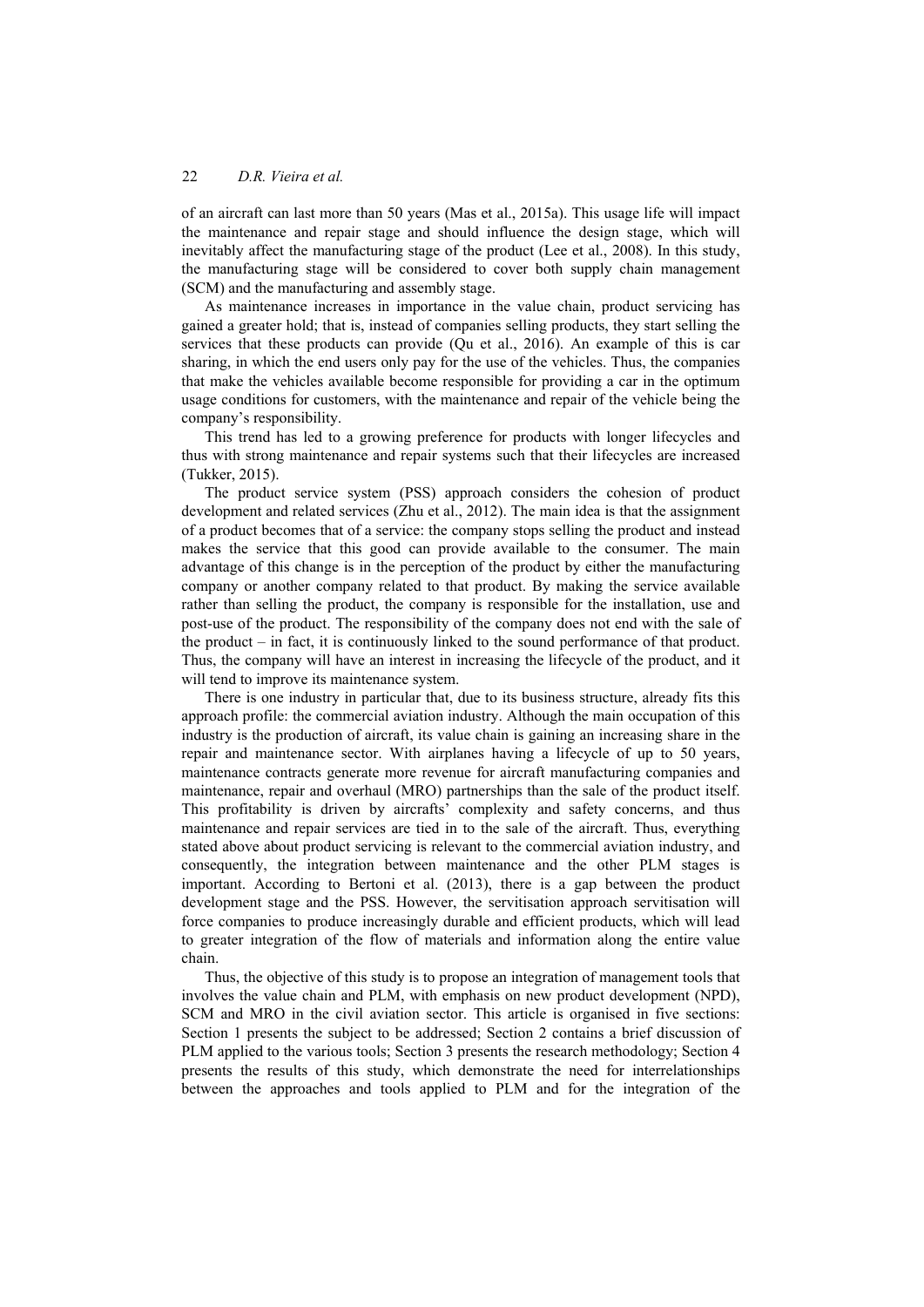management tools that structure these interactions; and Section 5 presents the main findings and limitations of this study together with suggestions for future research.

#### **2 PLM applied to selected tools**

In this section, PLM will be related to NPD, the supply chain, the sustainable supply chain and MRO.

#### *2.1 NPD and PLM*

The PLM system originated in the 1990s and was derived from product data management (PDM) (Cantamessa et al., 2012). In terms of products, it presented a holistic view of knowledge management within a company that considered all stakeholders involved in the process. Although it was expected that PLM would be applied equitably across the value chain, most studies have shown a greater tendency to use it in the NPD stage or in the product improvement stage (Lee et al., 2008). PLM is considered to be one of the main enabling technologies for NPD (Gecevska et al., 2011).

The PLM system was created precisely to encompass the production process from NPD to product disposal and to include all companies in the new system as well as their partners and suppliers (Cantamessa et al., 2012).

Product simulation is an indispensable tool in product development. As the ideal of sustainability is being increasingly incorporated into production processes, the demand for practices that incorporate this approach – from the planning stage to final product disposal – has been growing. Among the approaches, PLM has acquired a major role in this process.

There are many studies focused on optimising production; however, they tend to be narrowly focused on the individual equipment and tools and to lack a more holistic view of the whole production system (Belkadi et al., 2015). In addition to this lack of vision, there is also a need to expand the view of the production system to include the suppliers and the maintenance system of the product.

Product development simulations can be rerun after the changes that are commonly made to the product following the development stage. It would be interesting to consider the energy issues that are addressed on the production line, in the distribution system, and in the packaging that is incorporated into the product; the inclusion of all suppliers and inputs that would be part of the product maintenance system should also be considered (Belkadi et al., 2015). At this point, it is necessary to determine how and where the exchange of information between the maintenance and the design stage for PLM within NPD would make sense. This communication channel would only be needed in manufacturing industries that use NPD with derivative and platform projects (see Figure 1) because in these types of projects, the information coming from the current project could be used in the development of a new project and because there would be a large amount of information relative to the part of the product. This proportion will remain unaltered or will be precisely altered due to the information already coming from the maintenance. Therefore, in this project, the idea of integration between PLM, NPD and MRO will be considered in the civil aviation sector, due to its peculiarities adapted to the study.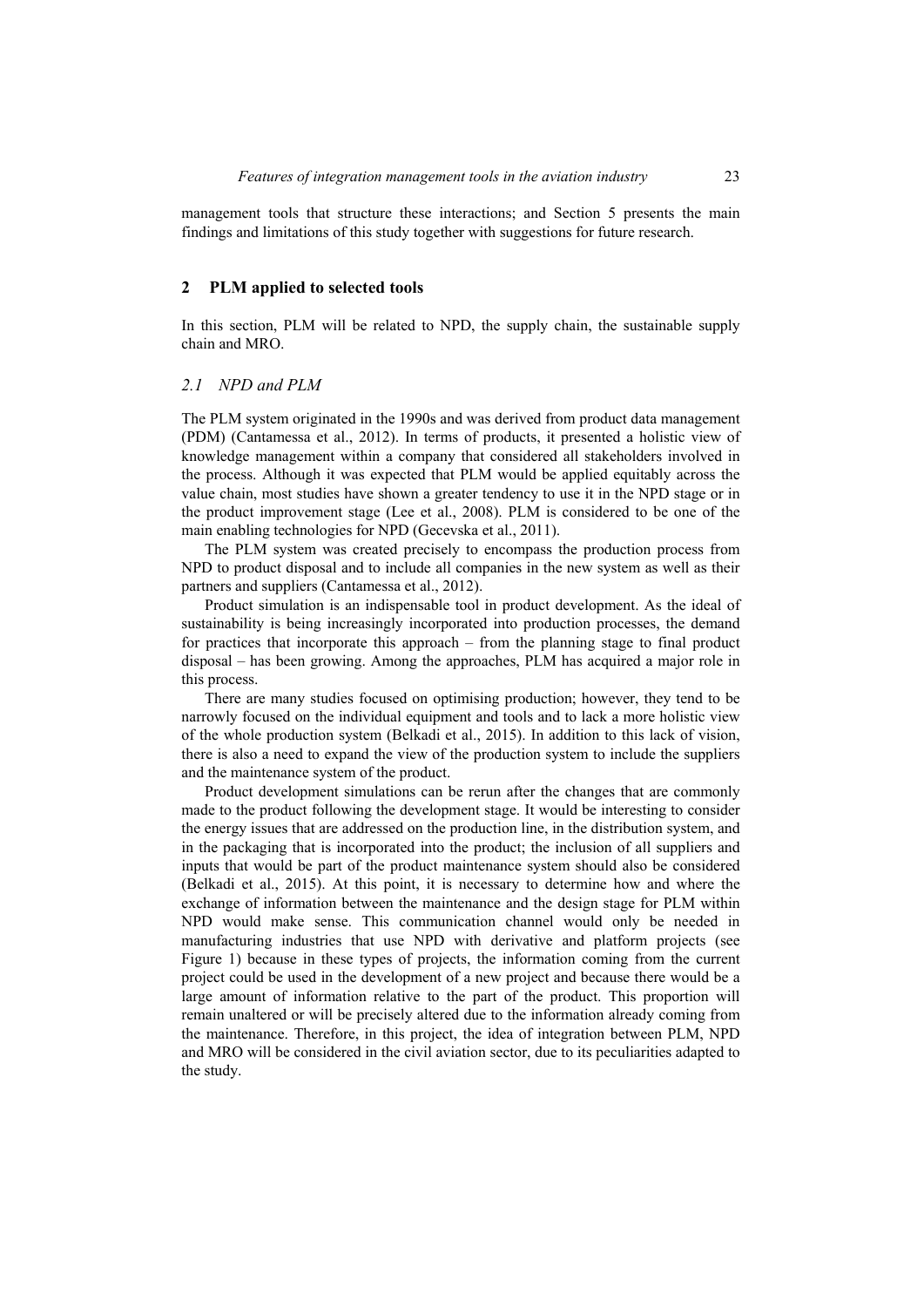**Figure 1** (a) Mapping the five types of development projects (b) Five types of development projects (see online version for colours)

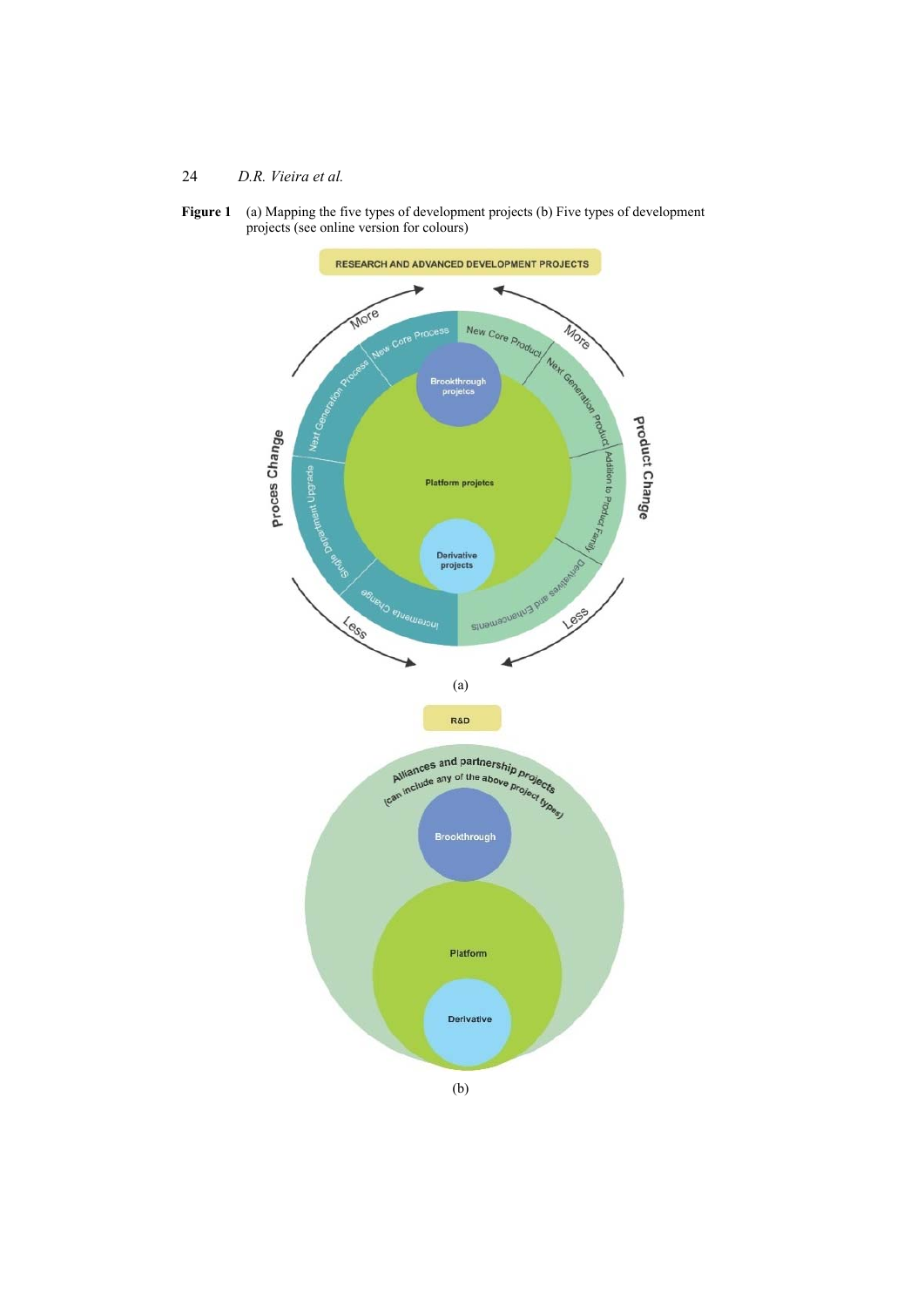Adapted from Wheelwright and Clark (1992) and kindly provided by Vieira et al. (2017b).

As shown in Figure 1, there are five types of projects (Wheelwright and Clark, 1992):

- 1 *Research and development* –projects for developing knowledge, generally focused on the state of the art, and in which the idea is to develop new technologies and new materials.
- 2 *Derivative* projects that consider small changes to products already being produced by the company.
- 3 *Breakthrough* projects that are substantially different from previous generations of the product.
- 4 *Platform* projects that encompass changes similar to those seen in breakthrough and derivative projects; however, in platform projects, the changes are more profound than those in derivative projects but not as advanced as those in breakthrough projects.
- 5 *Alliances and partnerships* as the name implies, these projects are grouped more according to how the project is executed than to its type.

PLM must offer improvements, including greater agility within both production engineering and production that will lead to a better use of the expertise in various engineering areas considering the expected lack of collaboration (Daniels et al., 2013). In the specific case of PLM, a lack of collaboration and knowledge management are the two main challenges associated with the use of integration tools (Ferreira et al., 2017).

The reuse of knowledge has a large impact on the development of new products. Exploiting a core of knowledge by transferring it from one product to another is known as knowledge modelling. There are various types of knowledge that can be considered to have been modelled because there are experiences, adjustments, errors and innovative techniques that have been used in one product and can be reused in other products based on the experiences of experts (Merlo et al., 2017) regardless of whether the product was based on breakthrough, platform or derivative projects in its development.

The actions to be taken and decisions to be made – whether by a project office or by the project team – should always seek to adapt or create an innovative organisational culture. This innovative culture should lead to the creation of a decision-making protocol within the group responsible for development. An innovative organisational culture will only be possible if two practices are implemented. The first is recording how the decisions were made, which criteria were used and which tools were used. This record will allow the development team to have an idea of which path may or may not be taken, and over time, it will provide a modus operandi for how to act to make a decision, which will reduce the risks inherent to project. Another action that should be part of this series of actions is ensuring that all information flows continuously along the entire value chain.

Generally, each company has its own array of tools and software for managing information and production lines that connect with the design, planning and production process to integrate with the business system (Culler and Anderson, 2016). Additionally, multiple types of management software much as enterprise resource planning (ERP) and PLM are developed with their own interfaces and functionality. This often results in overlapping functions and hinders integration not only within the same company but also within the network of companies that constitute the value chain. Although widely used,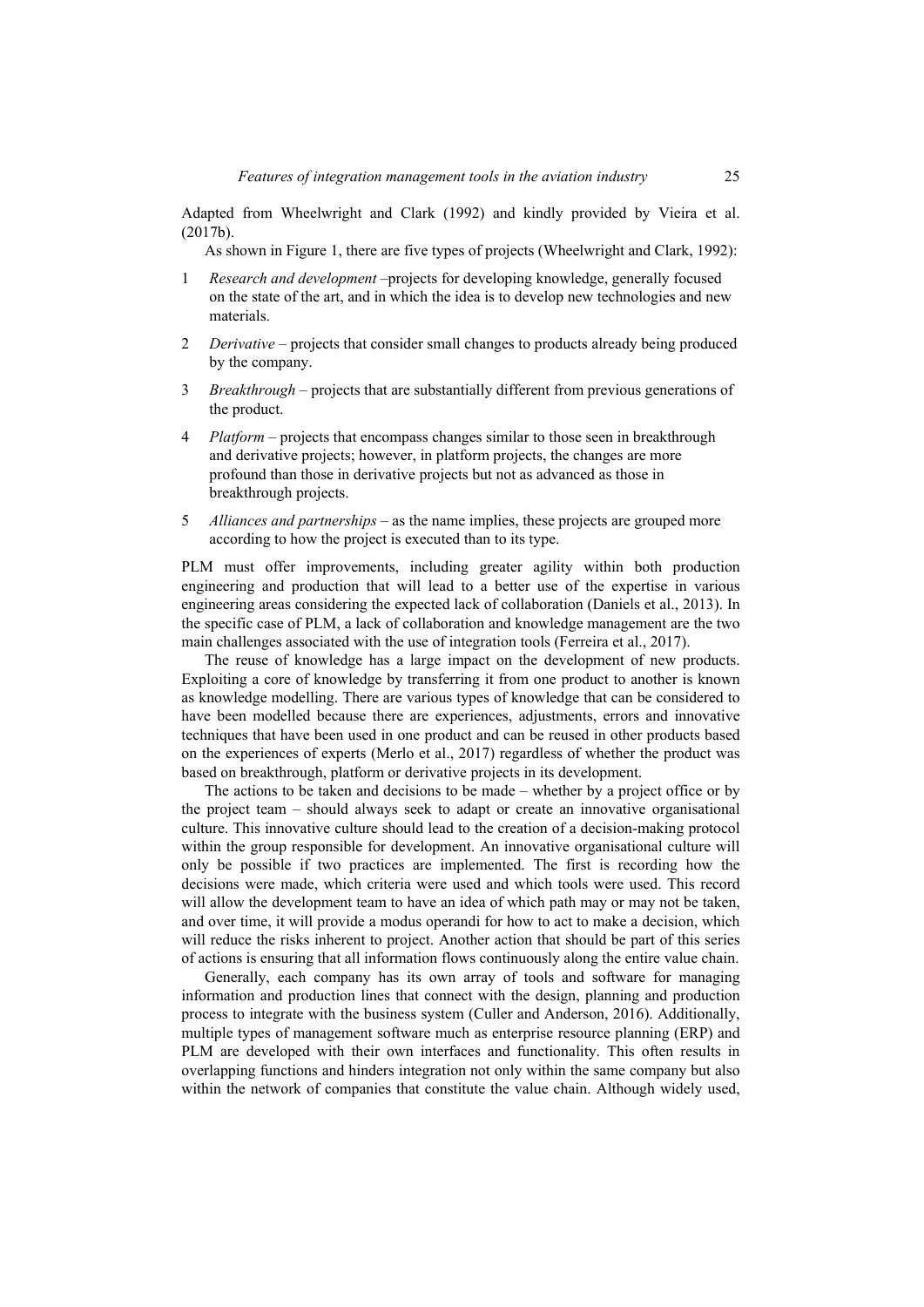not all corporations have successfully implemented ERP, PLM, computer-aided process planning (CAPP), SCM and customer relations management (CRM) systems (Culler and Anderson, 2016).

In addition to the areas addressed in this section, it is necessary to consider the issue of organisational culture, which is one of the main reasons for a lack of success, whether due to difficulty adapting to the required management practices or even inaction in the face of changing an already-established practice within the organisation.

## *2.2 Supply chain and PLM*

Considering the context of sustainability, focusing efforts only on the exclusive application of sound practices to the production process within the company does not guarantee financial benefits and improved competitive advantage. It is necessary to encompass the entire value chain in any integration of the production process – for example, the transportation of the raw materials and of the finished product in addition to the entire supply chain between those two tasks. Given that the planet's population is increasing and the level of natural resources is decreasing, organisations have begun to see that supply chains need to adapt to these natural constraints (Carter and Jennings, 2002). This scarcity of natural resources – or the prospect of their depletion coupled with the growing demand of the population (Govindan et al., 2013) has become a major challenge for the supply chain. This challenge becomes more visible when one realises the number of requirements placed on the supply chain. These requirements include the need to implement more energy-efficient technologies, improve the use of resources (e.g., reuse and recycle), purchase materials that incorporate sustainable processes, adopt greater carbon emissions control and assume greater social responsibility both internally and externally. All of these factors may even generate short-term economic costs, but in the medium and long term, they will lead to competitive advantages for both the company and its trading partners, in addition to economic benefits. However, it is only possible to meet these demands if the entire value chain for the product or process is interconnected and integrated.

In this context, the concept of a sustainable supply chain or green supply chain clearly becomes increasingly relevant and important in a globalised world. The desire to support supply chains has led many companies to make a certain level of commitment to sustainable practices (Govindan et al., 2014). Within this search for sustainability, these companies have begun to implement sustainable actions in one or more product lifecycle stages. However, many companies are still hesitant to commit to sustainability actions as long as they are not obliged by law to comply with them (Hassini et al., 2012). A number of studies have stated that in addition to benefiting the process, the search for sustainability in supply chains has brought economic benefits (Baidya et al., 2017; Khatri and Srivastava, 2016; Lhafiane et al., 2015). The main tools used to support sustainable practices include PLM, reverse logistics (RL), the 3Rs (Favi and Germani, 2014), accreditation of the environmental management system by ISO 14000 (Marques, 2016) and the implementation of lean actions (Khanchanapong et al., 2014) within the production process. In summary, there are many tools and approaches that can assist in the implementation of sustainable practices in the supply chain. However, this study seeks actions that effectively integrate the supply chain – not only independently but also with the manufacturing process – with the maintenance system and the product development process.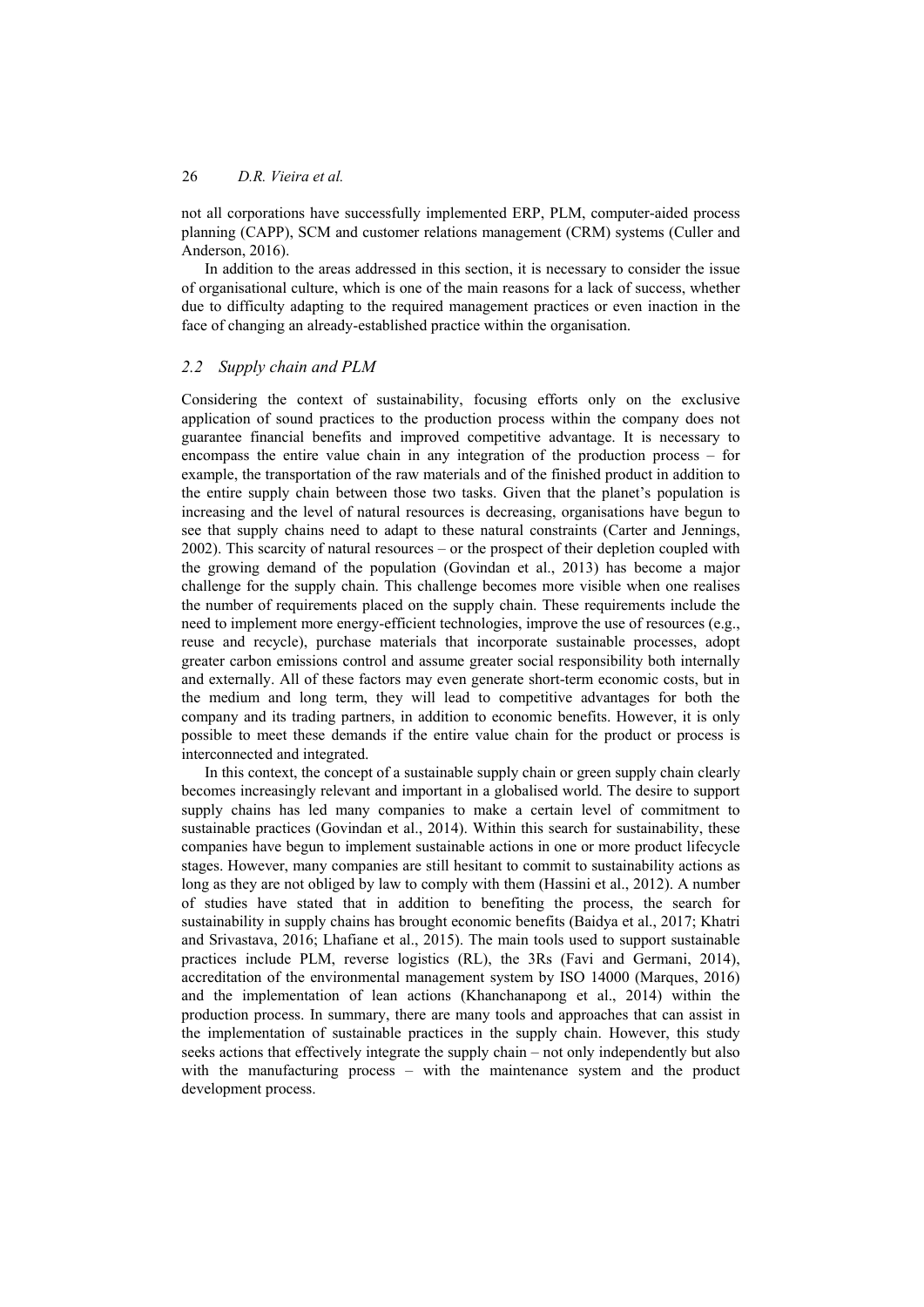#### *2.3 Sustainable supply chain*

Hassini et al. (2012) define sustainable supply chain management (SSCM) as "the management of supply chain operations, resources, information, and funds in order to maximize the supply chain profitability while at the same time minimizing the environmental impacts and maximizing the social well-being".

The major difference between SSCM and integrating a chain between PLM and SCM is that the former seeks to apply sustainable actions in a fractional manner (Hassini et al., 2012), with the implementation of measures such as the 3Rs (reduce, reuse, recycle) and RL, among other environmental mitigation tools, but not jointly. In contrast, in addition to offering a philosophical vision of the entire business system, the integration of PLM and SCM presents a strategic vision in which information and material flows interact (Bouhaddou and Benabdelhafid, 2017). This means that an alteration in the manufacturing of the product, a modification in the final destination of the product or even the documentation of changes made in an earlier generation of the product can be received by the product development team and subsequently impact the flow of material through the entire business system. This holistic approach offers advantages to not only the current process but also all future product generations. Moreover, managing the value chain by integrating these tools means that information coming from the maintenance sector, for example, can be sensed quickly.

This manner of acting means that the information that flows through the value chain can influence the dynamics of the material flow in real time; thus changing the material flow sequence, which is generally directed from the supplier to the consumer. Accordingly, the information flow will lead to real-time changes, impacting the exchanges between the supply chain and the value chain partners (Bouhaddou and Benabdelhafid, 2017).

#### *2.4 MRO and PLM*

Currently, the importance of the maintenance business is increasing in aviation (Thomas et al., 2015), becoming almost as important as the sale of the product. The demand for the more sustainable use of products and services has necessitated an increasingly longer lifecycle and greater product use intensity. One consequence of this trend – in addition to sustainability – is increased profitability. This naturally leads to a greater requirement for services related to MRO (Uhlmann et al., 2013).

In terms of production processes, it becomes difficult to talk about sustainability without considering, at some point, the PLM process. Thus, the relationship between PLM and MRO appears to be a natural one when considering sustainability in products and services. Despite its holistic view of the process, because it seeks to centralise and organise the entire production process (Marra et al., 2018), PLM still remains quite isolated from maintenance processes (Madenas et al., 2016). Similarly, Lee et al. (2008) concluded that when considering the design of aircraft, PLM is used only one-tenth as often in MRO. Due to the long lifecycle of aircraft, this means that PLM's potential in the MRO activities of aviation has not been achieved.

In the commercial aviation industry, the maintenance system is directly or indirectly dependent on the company that manufactures the aircraft. This is due to the complexity of the product, in addition to the infrastructure costs necessary to perform the work required by the regulatory agencies (Machado et al., 2016). Given that an aircraft can have a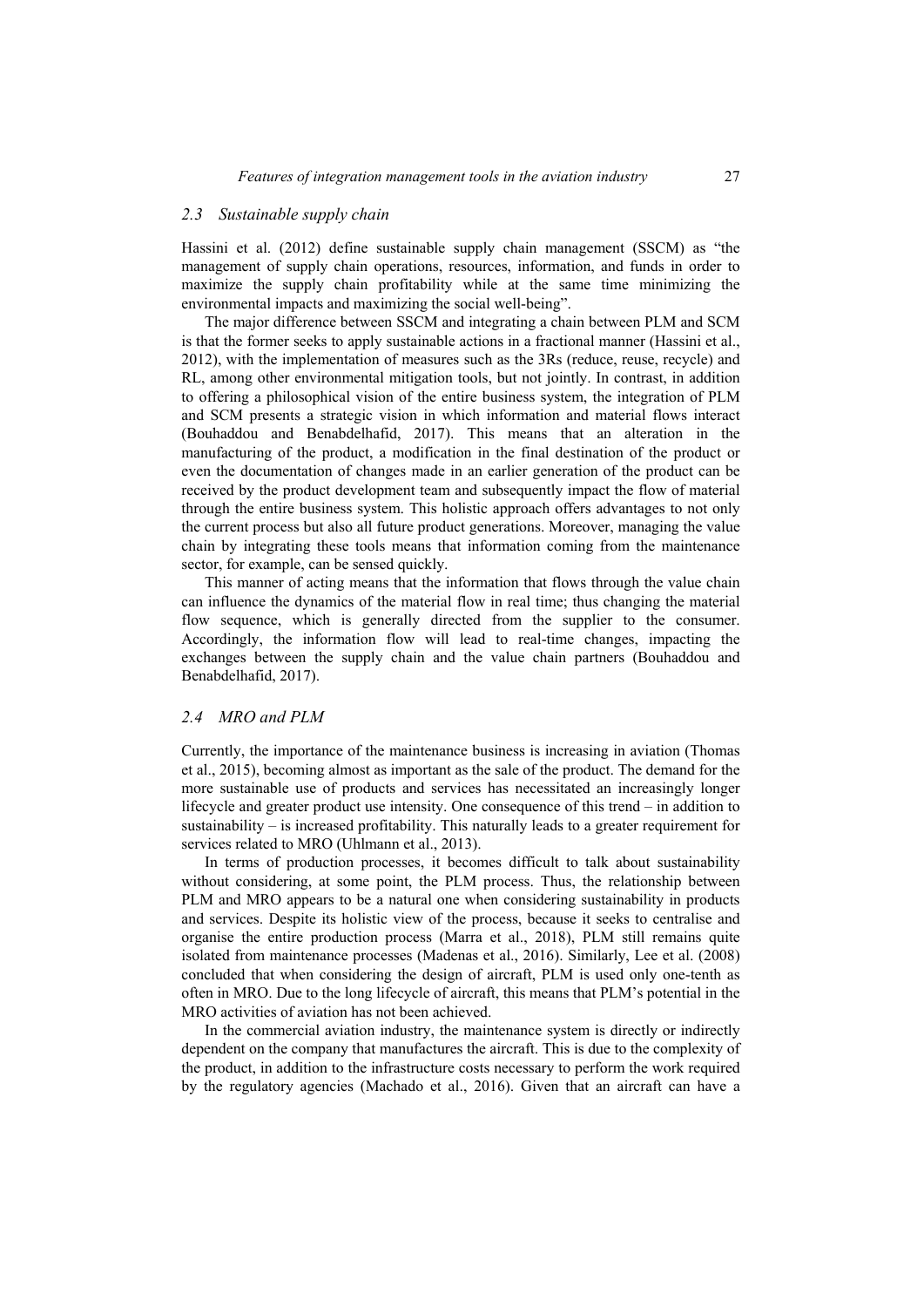lifecycle of up to 50 years (Mas et al., 2015a), the maintenance market has become very important – according to Papakostas et al. (2010), it can account for between 10 and 20% of the direct variable costs of an aircraft.

Thus, if PLM were integrated with MRO to provide interconnected information to SCM and NPD, it would result in gains for the entire system. Updated maintenance and repair records could help decision makers choose the type of material to use when remodelling or developing a new product. Additionally, SCM would have real-time information regarding the type of material most demanded, and it could be prepared not only to meet demand but also to improve the quality of the current product. Consequently, usage information could provide support in terms of identifying the excessive wear of parts, identifying how parts could be better worked on in current maintenance and the possible use of current parts in the development of new products. This real-time monitoring in the maintenance sector would provide information to the NPD sector that could help predict not only the entire maintenance manual for the new product but also the reuse and/or final destination of the waste involving replacement parts due to maintenance. Other information that would also be useful concerns estimation of the service life of the product and the potential for reconditioning, which increases its lifecycle even more.

## **3 Methodology**

To better describe the relationship between PLM and the tools related to its best use within a value chain, a literature review was performed. Studies about this subject written in English and published between 2014 and 2018 were searched using the Google Scholar search engine (http://www.scholar.google.com). The key words used were PLM, tools, commercial aviation, SCM, SSCM, PSS, MRO and NPD. The studies reviewed were also selected based on the amount of information that each could contribute to the subject. It should be noted that studies outside of the previously specified time period were selected if they conceptualised certain terms or presented specific information not found in more recent publications.

## **4 Analysis of the results**

The aviation industry is a very complex industry. Due to this complexity and the increasing demand for innovation in virtually all engineering fields, multidisciplinary cross-sectional teams are required, starting with the product development phase (Mas et al., 2015b). Cross-sectional actions include practices that aim to integrate and enhance the knowledge of each discipline participating in the process. In this situation, PLM is already a reality for most companies and has been incorporated into their daily operations (Merlo et al., 2017). For this reason, the results presented here are directed toward the civil aviation industry.

Based on the literature survey, it was possible to develop an integration of management tools that could link the MRO, SCM and NPD management tools within a PLM approach.

As mentioned earlier, much of the focus of the PLM approach is concentrated on the design phase. This makes considerable sense because many of the decisions made in the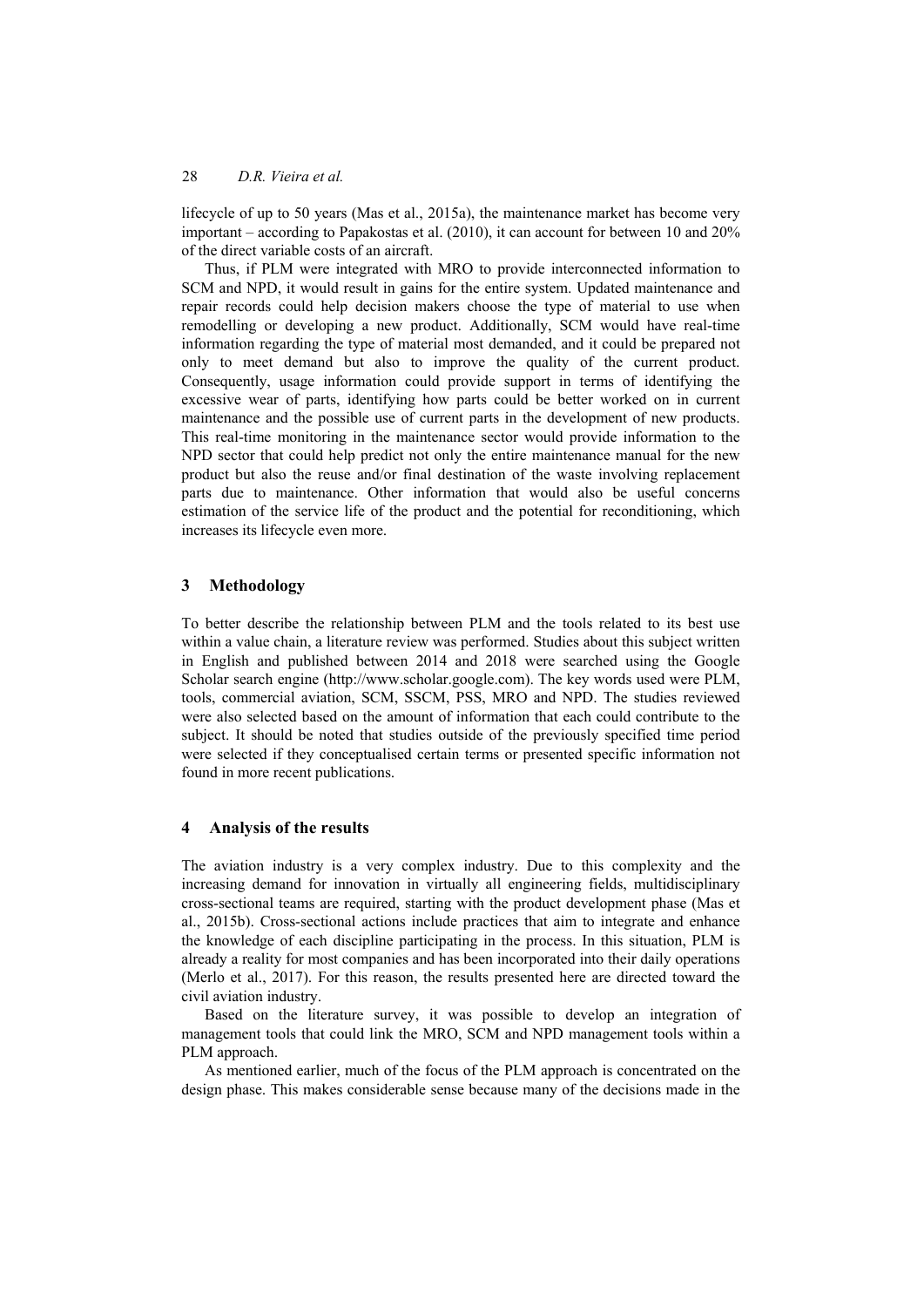design phase will impact the entire value chain of the product. As noted above, part of the information generated within a value chain only makes sense if product development can take advantage of the information generated by both SCM and MRO. Thus, derivative projects could benefit the most from an integration between these approaches. Later, this situation will be more specifically addressed with respect to the constraint of applying the tool integration process to other types of projects. The proposed integration of management tools with PLM will now be addressed.

## *4.1 Integration of management tools with PLM*

The integration of management tools with PLM is illustrated in this section. Figure 2 is divided into two phases, with the *first* presenting the material flow within the value chain based on the decision-making points.



**Figure 2** Integration of management tools – PLM, CAx, SCM and MRO – in the commercial aviation industry (see online version for colours)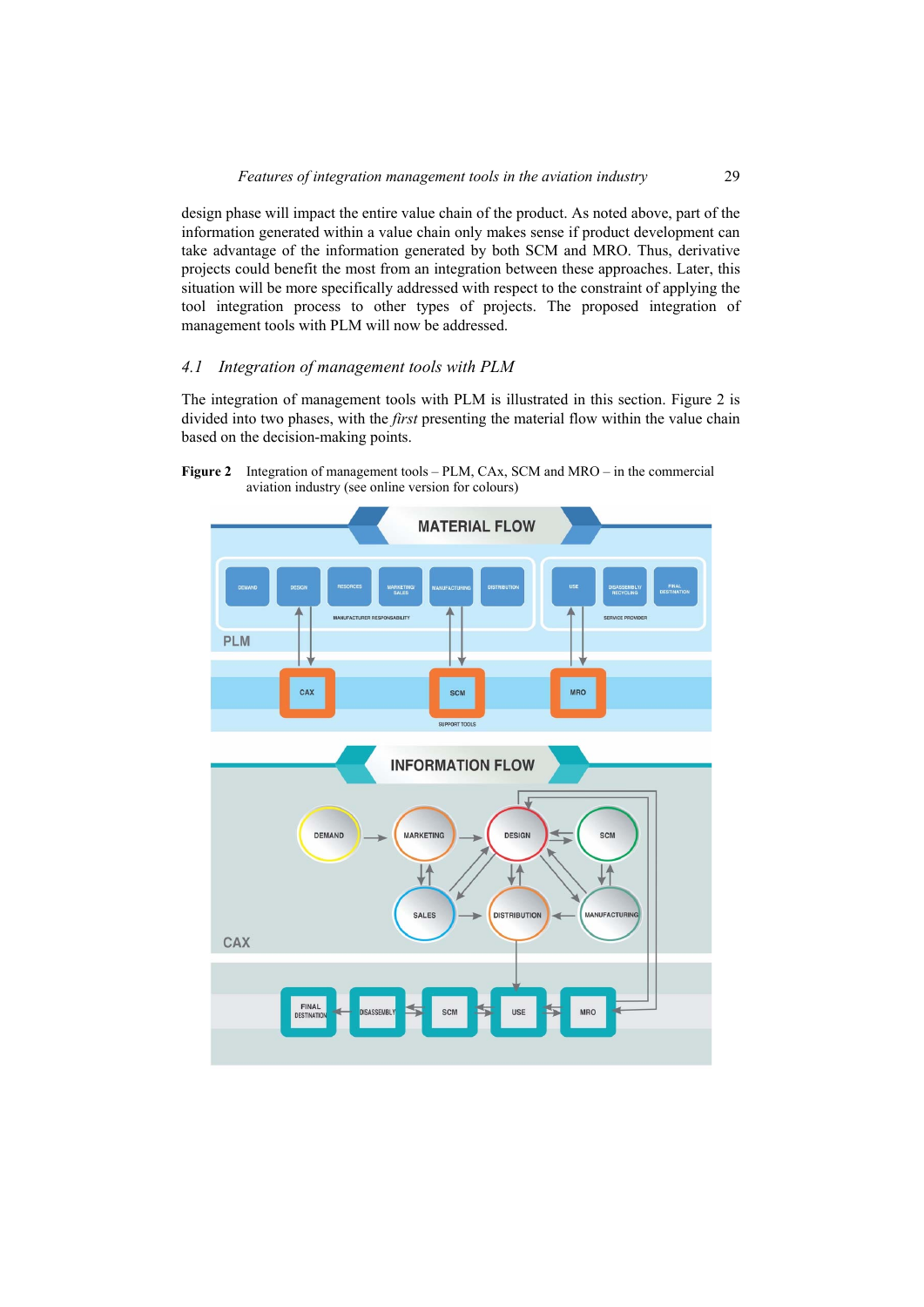## *4.1.1 Material flow*

As shown in Figure 3, based on the customer's demand or the assessed need for a given product, a preliminary product development process begins that seeks to define the viability of the product. Once development of the product has been deemed viable, advance sales of the product begin along with a search for initial partners who will invest in the product before its launch. A portion of these partners will be part of the SCM (possibly as integrators) of the product or the buyers. The main features comprising the project are defined in this stage. Once this stage is concluded, the marketing and sales activities proceed to define the initial buyers of the product. Subsequently, the actual development of the product moves forward, thus creating a loop with respect to the definition of the viability of the product. If it is feasible, the stage for definitive development of the product proceeds; otherwise, the project is terminated or the company returns to the previous development stage.



**Figure 3** Material flow in preliminary development (see online version for colours)

The sequence from this point onward is the same as that for any other product. The responsibility of the producer is defined as extending until product delivery. In the case of commercial aviation, at this point, the airlines share responsibility for product maintenance with the manufacturers: in this industry, repair and maintenance are directly linked to the manufacturer (Wang, 2010) and performed through a sales and maintenance contract, which will last the entire lifecycle of the product.

At the end of the product's operational life, it goes through a dismantling stage, in which the pieces that can be recycled return to the supply chain or become raw material for another type of product (Vieira et al., 2017a). The material that cannot be reused continues on to its final destination, which may be an incinerator or a landfill.

This same system is presented in macro form in Figure 2, which shows where the management tools interact throughout the value chain stages. The CAx assist the development stage, and SCM assists in defining the integrators, the clusters and the materials to be used throughout the process. SCM is also involved in the manufacturing stage and in the final destination of the product. MRO is directly linked to the use stage.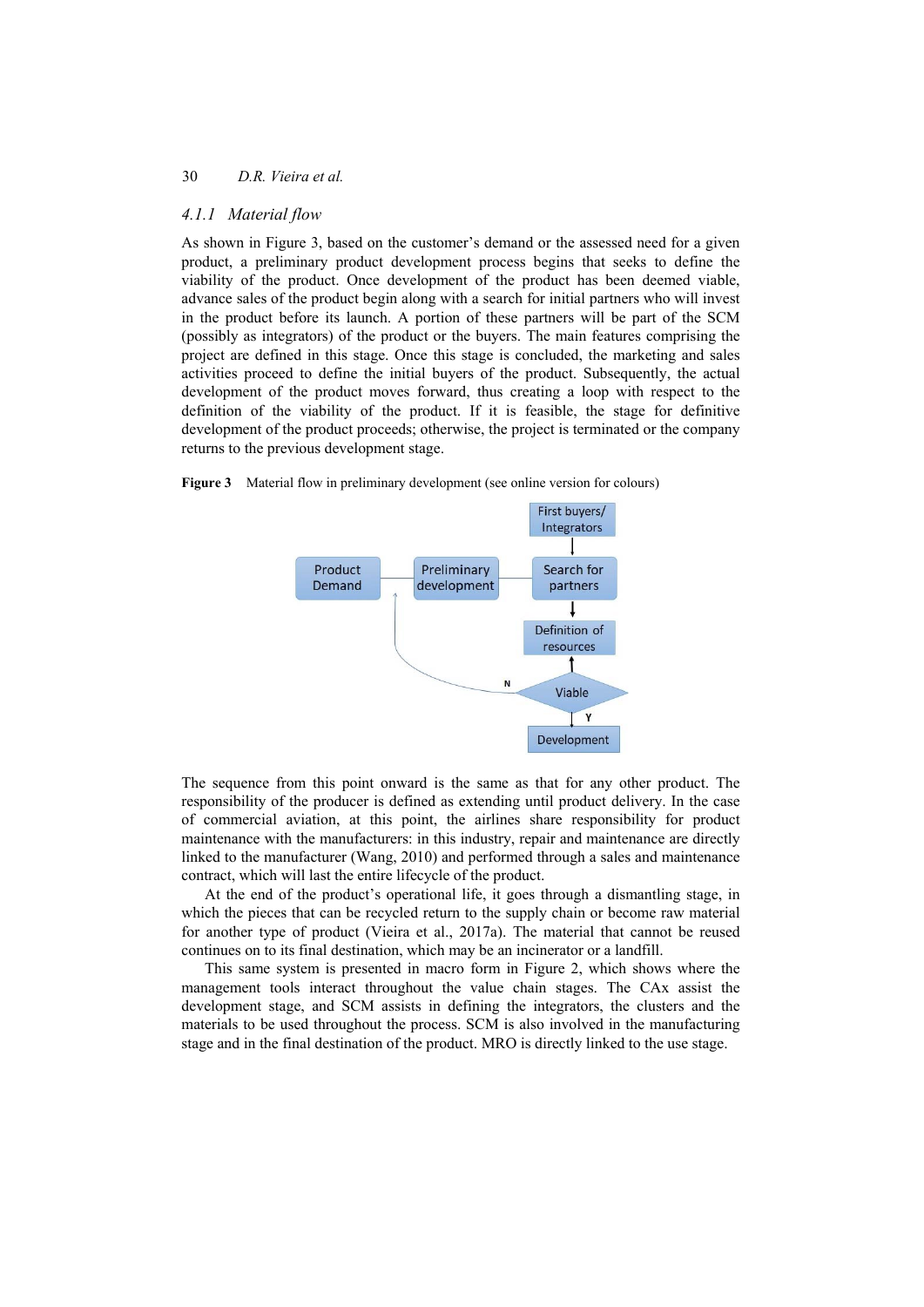#### *4.1.2 Information flow*

Figure 2 illustrates the links between the tools and PLM and the sequence of operations to be executed. It is worth emphasising that at this moment, the focus is on the management tools: how they integrate and how the integration impacts management. Thus, the highlighted part of the figure refers to the flow of information along the entire value chain.

The flow of information inevitably begins with the demand or need for the product; the marketing sector passes information regarding demand along to the design sector. The design sector manages the entire information system because in a system that uses PLM, it is necessary to consider the scenarios in the entire value chain, from the beginning of manufacture until the final destination. Therefore, it is of fundamental importance that information concerning each step of the process be available so that the decision makers can choose the best path to take when developing the product.

As mentioned earlier, in this stage, after the initial definitions regarding product viability, the sales/marketing sector is activated to identify those partners/customers that will be willing to 'bet' on the development of the product. In the next step, the integration of management tools proposes that the design sector go beyond the SCM to obtain information. It is worth clarifying that in the commercial aviation industry, the supply chain has a differentiated role in comparison to most industries. In this industrial sector, the manufacturer increasingly does not play the traditional role of producer (development and manufacturing). Instead, its role is closer to that of an integrator – its main function is to assemble the platform, manage all members of the supply chain and define the subintegrators responsible for producing certain parts of the aircraft, such as the propulsion system, wings, etc. The manufacturer's functions include developing a software system that can aggregate the different systems existing among the other members of the supply chain. Thus, the integration of the design system and SCM holds a decisive role in the product development stage. In this stage, it would be useful for the design sector to have information about the use of predecessors or similar products to that under development in addition to information about distribution. In particular, constant interaction with the assembly sector regarding either information about previous models or real-time information about the process is encouraged if there is still a need for changes and adaptations during the assembly process. The assembly process is understood as being the manufacture of product parts either in different regions or countries where the partners are established or in clusters forming a single conglomerate that constitutes the manufacturing industry. It would also be useful in the tool integration process during the disassembly step to have information about the process for reusing material rather than only having this material available in the product's post-use period. This information should be disseminated throughout the integration process as well as throughout the aircraft maintenance process – in this case, independent of the type of project being developed. Much of the maintenance information will be the same across the various aircraft models produced. Information about wear and tear from usage may depend, for example, on the geometry of the material. However, much of the information about usage, such as the material's fatigue process, may depend on other factors, and this information could help the decision maker – still in the design process – to implement improvements that would result in better use of that material.

At this point in the explanation of the tool integration process, it is necessary to return to discuss the type of project to which this process can be applied. As in many other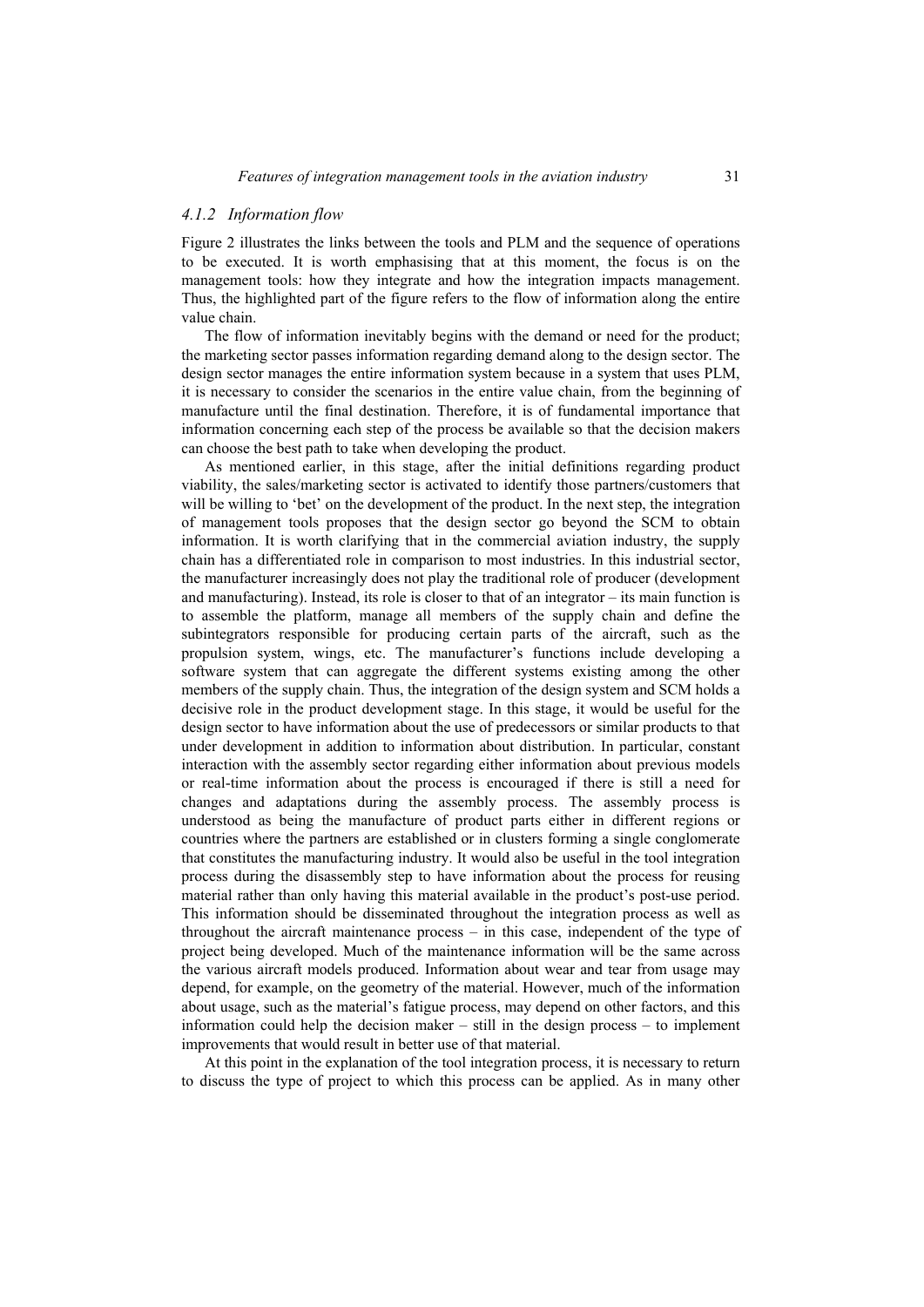studies, the positive impacts of integration between various factors of the value chain and how they can benefit a given sector as a whole are discussed in this study. However, it is necessary to place the reader in situations in which this benefit is both relevant and achievable.

In the commercial aviation industry, the development team participating in one project does not necessarily participate in the next. Moreover, the team may also change during the development period of a product. This may occur for various reasons, such as budget adjustments, actions by competitors, seeking the best professionals and retirement.

Changes in the development team occur because senior development engineers have participated in many projects, and based on this type of experience, they have developed expertise in making decisions when confronting similar problems. Moreover, senior engineers can clearly switch projects considering the knowledge acquired on the subject in question: product development.

It is precisely regarding this change in the development framework and, where appropriate, changes in the product (be it a breakthrough, platform or derivative project) that the topic of integration can be explored. This context will lend sense to a form of integration that considers all the information that cannot be used in the current project but could be used in a future project or information about old products that can be incorporated into the new one.

Obviously, the issue is addressed by the operations system of the company. Nonetheless, making substantial reports on the technical solutions devised at each development stage helps to record what could have been done, but it does not help in the managerial phase of a new project.

What is discussed here are managerial actions that make it possible to develop a protocol and assemble a series of strategies that offer practical guidance, such that all teams can progress. This does not mean that all decisions are linked, making the creative process inflexible – this process must always exist in this type of industry given that innovation comes from creation. In fact, what is sought here is to make the process flexible, so that the manner in which to act is configured but not the decision-making.

A strategy that can be used to help decision-making is to list the most important criteria and, from these, to establish a decision-making sequence in relation to the activities that should be performed, as proposed by Vieira et al. (2017b).

In accordance with this approach, the choice of a single development line can increase costs exponentially during subsequent decisions because at each step, the previous decision is always adding costs to the process, to the point where, on the one hand, it may be unfeasible to continue the project and, on the other, unfeasible to go back, especially in regard to research and development or breakthrough projects, where little information is known beforehand.

Another possible approach is to delay final decisions as much as possible, progressing along a few paths including different possibilities and scenarios. One advantage of this approach lies precisely in the possibility that several lines may lead to new technologies. Additionally, the solution from one line could be applied to other lines. Another advantage would be that the ideas developed but not chosen in the project could potentially be reused in other projects.

Thus, it is suggested that a unique method be developed for each company. This is not an easy task, because some restrictions are already known. It is known, for example, that in many cases, development engineers have no interest in sharing information that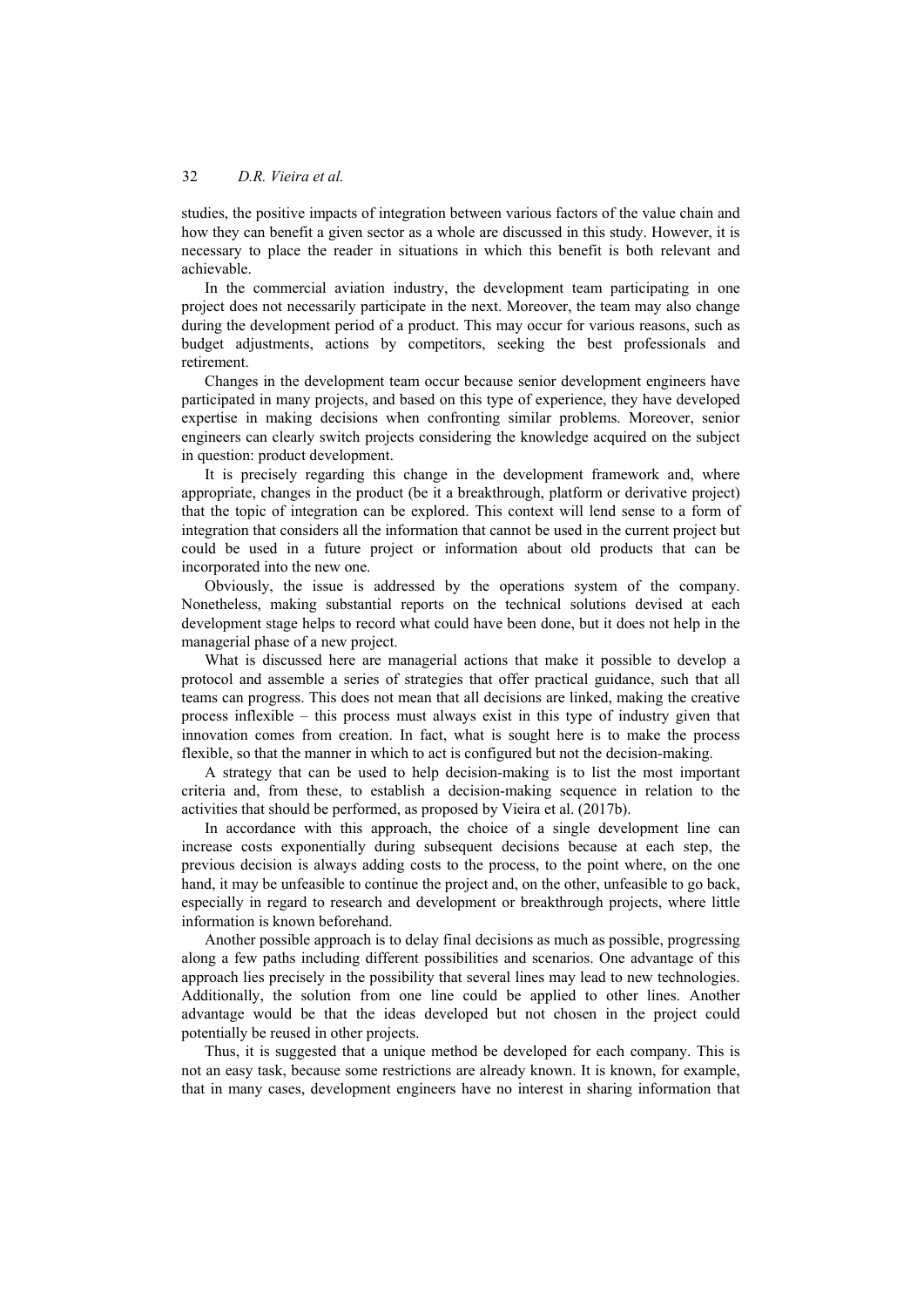they believe to be crucial to maintaining their status quo within the company and within the market.

This type of protocol should be part of the organisational culture of the company. Thus, a sequence of actions is suggested that could make this process easier to implement.

1 Conviction of senior management.

Senior management must have total conviction because at the outset, the use of a management protocol may seem burdensome, although it will certainly bring many rewards in the future, not only in the development of the product but also in the development of the company within its sector.

2 Knowledge of the organisational culture of the company.

One should examine how the company functions and truly know its manner of thinking, so that the strategy is linked to a natural manner of operating within the company and it can be applied with the least possible resistance.

3 Alignment of the projects with the mission and the macro strategy of the company

Additionally, the implementation method must consider the current managerial decision-making at the company and the company's mission and strategy.

4 Definition of a path for the projects

In this phase, it is necessary to have brainstorming meetings with the entire management staff of the project office or of the company's development team in order to seek a standardised decision-making method aligned with the company's objectives. A strategy should be developed that treats the company as a project and that takes into account the entire set of decisions for each project, as if it were an assembly line, such that even if the team completely changes between each project, the decision-making behaviour remains the same. There is no doubt that the technical status and technical expertise of the product will already be established within the company. However, it is unreasonable to expect a different approach to be taken every time a problem or challenge arises when creating a new product. Obviously, it is expected that the solutions be different, given that the aviation industry is a dynamic sector that is continuously developing both technologically and in regard to the experience of the technical staff.

Thus, it is believed that for a company using this management approach, the integration of the management tools will make sense and bring benefits. The other explanations for the flow are shown in Figure 2: MRO can transfer information directly to the product development stage, and the SCM will be interconnected to the development, manufacture, use and final product destination stages. Thus, with respect to the information flow, it makes sense that the interaction between MRO, SCM and PLM would not only impact the current project but also be part of the company's organisational culture.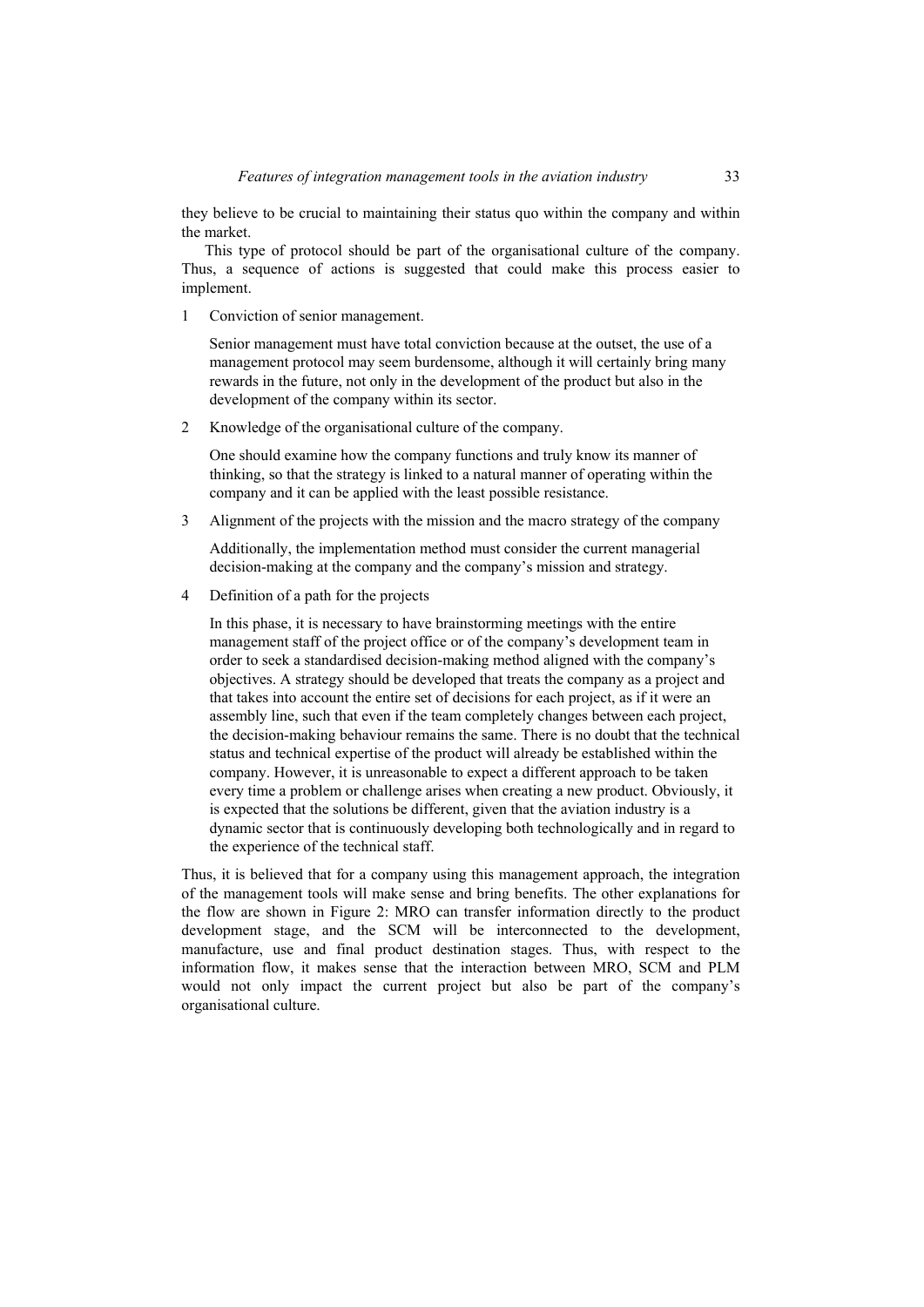### **5 Conclusions**

As the main result of this article, an integration of management tools that includes SCM, MRO and PLM is proposed. To make the integration of these approaches feasible in the development of new products in the civil aviation industry, it is suggested that a decision-making protocol be introduced. The implementation of this protocol would greatly facilitate the work of decision makers, since the strategies for addressing a given problem will already be established and will be part of a company's organisational culture. Even when the development teams change, the manner in which a company acts will be preserved.

The limitation of this study was the lack of application and testing of the integration of management tools. Thus, this is a suggestion for future studies.

## **References**

- Baidya, R., Ghosh, S.K. and Parlikar, U.V. (2017) 'Sustainability of cement kiln co-processing of wastes in India: a pilot study', *Environmental Technology*, Vol. 38, Nos. 13–14, pp.1650–1659.
- Belkadi, F., Bernard, A. and Laroche, F. (2015) 'Knowledge based and PLM facilities for sustainability perspective in manufacturing: a global approach', *Procedia CIRP*, Vol. 29, pp.203–208.
- Bertoni, A., Bertoni, M. and Isaksson, O. (2013) 'Value visualization in product service systems preliminary design', *Journal of Cleaner Production*, Vol. 53, No. 1, pp.103–117.
- Bouhaddou, I. and Benabdelhafid, A. (2017) 'Product lifecycle management (PLM): a key to manage supply chain complexity', in Bourgine, P., Collet, P. and Parrend, P. (Eds.): *First Complex Systems Digital Campus World E-Conference*, Springer International Publishing, Cham, pp.375–382.
- Cantamessa, M., Montagna, F. and Neirotti, P. (2012) 'Understanding the organizational impact of PLM systems: evidence from an aerospace company', *International Journal of Operations & Production Management*, Vol. 32 No. 2, pp.191–215.
- Carter, C.R. and Jennings, M.M. (2002) 'Logistics social responsibility: an integrative framework', *Journal of Business Logistics*, Vol. 23, No. 1, pp.145–180.
- Culler, D.E. and Anderson, N.D. (2016) 'A paradigm shift towards personalized and scalable product development and lifecycle management systems in the aerospace industry', *World Academy of Science, Engineering and Technology. International Journal of Mechanical, Aerospace, Industrial, Mechatronic and Manufacturing Engineering*, Vol. 10, No. 4, pp.755–763.
- Daniels, M. et al. (2013) 'Product lifecycle management requirements gathering: industrial pilot cases', *IFAC Proceedings Volumes*, Vol. 46, No. 9, pp.1750–1755.
- Favi, C. and Germani, M. (2014) 'A design for disassembly approach to analyze and manage end-of-life options for industrial products in the early design phase', in Henriques, E., Pecas, P. and Silva, A. (Eds.): *Technology and Manufacturing Process Selection: The Product Life Cycle Perspective*, Springer, London, pp.297–322.
- Ferreira, F. et al. (2017) 'Product lifecycle management in knowledge intensive collaborative environments: an application to automotive industry', *International Journal of Information Management*, Vol. 37 No.1, pp.1474–1487
- Gecevska, V. et al. (2011) 'Process of innovation in product lifecycle management business strategy', *Perspectives of Innovations, Economics and Business*, Vol. 3, No. 9, pp.53–56.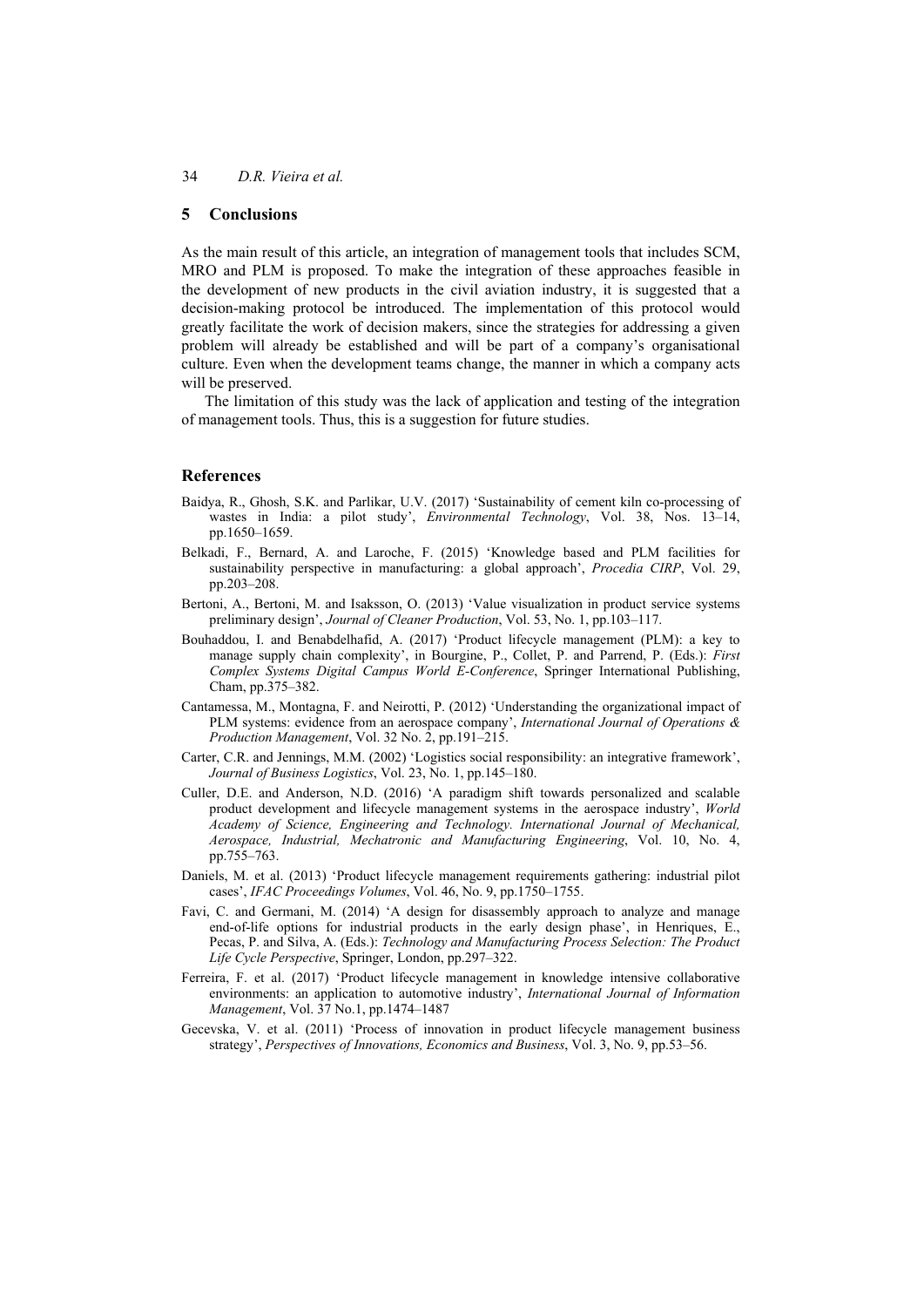- Govindan, K. et al. (2014) 'Two-echelon multiple-vehicle location–routing problem with time windows for optimization of sustainable supply chain network of perishable food', *International Journal of Production Economics*, Vol. 152, No. 1, pp.9–28.
- Govindan, K., Khodaverdi, R. and Jafarian, A. (2013) 'A fuzzy multi criteria approach for measuring sustainability performance of a supplier based on triple bottom line approach', *Journal of Cleaner Production*, Vol. 47, No. 1, pp.345–354.
- Hassini, E., Surti, C. and Searcy, C. (2012) 'A literature review and a case study of sustainable supply chains with a focus on metrics', *International Journal of Production Economics*, Vol. 140, No. 1, pp.69–82.
- Khanchanapong, T. et al. (2014) 'The unique and complementary effects of manufacturing technologies and lean practices on manufacturing operational performance', *International Journal of Production Economics*, Vol. 153, No. 1, pp.191–203.
- Khatri, J. and Srivastava, M. (2016) 'Technology selection for sustainable supply chains', *International Journal of Technology Management & Sustainable Development*, Vol. 15, No. 3, pp.275–289.
- Lee, S.G. et al. (2008) 'Product lifecycle management in aviation maintenance, repair and overhaul', *Computers in Industry*, Vol. 59, Nos. 2–3, pp.296–303.
- Lhafiane, F., Elbyed, A. and Bouchoum, M. (2015) 'Reverse logistics information management using ontological approach', *World Academy of Science, Engineering and Technology. International Journal of Information and Communication Engineering*, Vol. 394, No. 2, pp.396–401.
- Machado, M.C. et al. (2016) 'A qualitative study of outsourced aeronautical maintenance: the case of Brazilian organizations', *Journal of Air Transport Management*, Vol. 55, No. 1, pp.176–184.
- Madenas, N. et al. (2016) 'Improving root cause analysis through the integration of PLM systems with cross supply chain maintenance data', *The International Journal of Advanced Manufacturing Technology*, Vol. 84, Nos. 5–8, pp.1679–1695.
- Marques, P.C. (2016) 'Building sustainable creativity: a conceptual framework', *European Journal of Sustainable Development*, Vol. 5, No.3, pp.433–439.
- Marra, M. et al. (2018) 'A gap analysis methodology for product lifecycle management assessment', *IEEE Transactions on Engineering Management*, Vol. 65, No. 1, pp.155–167.
- Mas, F. et al. (2015a) 'A review of PLM impact on US and EU aerospace industry', *Procedia Engineering*, Vol. 132, pp.1053–1060.
- Mas, F. et al. (2015b) 'PLM based approach to the industrialization of aeronautical assemblies', *Procedia Engineering*, Vol. 132, pp.1045–1052.
- Merlo, C. et al. (2017) 'Knowledge modelling for an electrical PLM system in aeronautics', in Ríos, J., Bernard, A., Bouras, A. and Foufou, S. (Eds.): *IFIP International Conference on Product Lifecycle Management*, Springer International Publishing, Cham, pp.642–654.
- Papakostas, N. et al. (2010) 'An approach to operational aircraft maintenance planning', *Decision Support Systems*, Vol. 48, No.4, pp.604–612.
- Qu, M. et al. (2016) 'State-of-the-art of design, evaluation, and operation methodologies in product service systems', *Computers in Industry*, Vol. 77, No. 1, pp.1–14.
- Thomas, A.J. et al. (2015) 'Reducing turn-round variability through the application of Six Sigma in aerospace MRO facilities', *Journal of Manufacturing Technology Management*, Vol. 26, No. 3, pp.314–332.
- Tukker, A. (2015) 'Product services for a resource-efficient and circular economy a review', *Journal of Cleaner Production*, Vol. 97, No. 1, pp.76–91.
- Uhlmann, E., Bilz, M. and Baumgarten, J. (2013) 'MRO challenge and chance for sustainable enterprises', *Procedia CIRP*, Vol. 11, pp.239–244.
- Vieira, D.R. et al. (2017b) 'Model for managing uncertainty in aeronautics projects', *International Journal of Product Lifecycle Management*, Vol. 10, No. 3, pp.258–278.